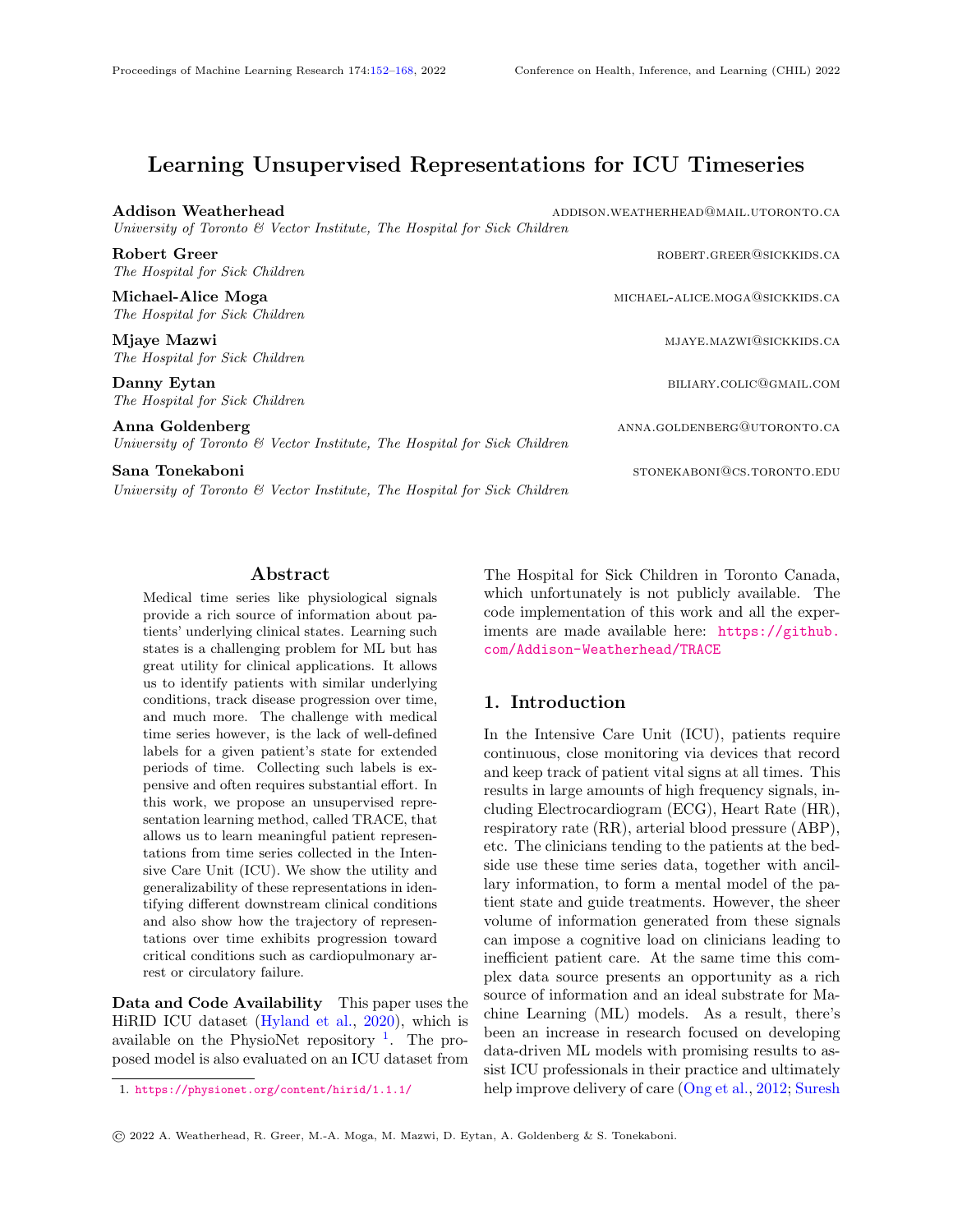## [et al.,](#page-12-0) [2017;](#page-12-0) [Razavian et al.,](#page-12-1) [2016;](#page-12-1) [Hyland et al.,](#page-11-0) [2020;](#page-11-0) [Gutierrez,](#page-11-2) [2020\)](#page-11-2).

The physiological signals collected at the ICU are multivariate and highly non-stationary. They capture changes in the patient's underlying health condition over time and are therefore an informative source of data for ML models and clinicians alike. For both, learning informative representations of the underlying patient state in a lower dimensional encoding space may help with better understanding and modeling of the time series. Such lower dimensional representations of patient state resonate with the underlying physiological processes that generate the recorded signals and can serve as an ideal substrate to identify and track changes that happen in a patient's health condition by examining the trajectory of encodings over time. Moreover, these encodings can also be used for a variety of important downstream tasks without needing a complex model [\(Bengio et al.,](#page-10-0) [2013\)](#page-10-0). Examples of such tasks range from tracking patient trajectory throughout the disease course to identify need for interventions, diagnosis and prognostication, assessing treatment response, triaging patients according to severity, and even uncovering hitherto unknown distinct classes in heterogeneous clinical entities such as septic shock or acute respiratory distress syndrome.

The biggest challenge in learning general representations for rich time series datasets is lack of welldefined labels. Obtaining labels for the patient's state for extended periods of signals is expensive and often impractical; the underlying physiological state can be unknown or there can be lack of agreement between even experienced clinicians. This motivates using unsupervised representation learning frameworks for encoding information. Additionally, health datasets are often plagued by severe class imbalance, with a tiny subset of patients experiencing a particular clinical condition. In these situations, unsupervised methods are more favorable because they provide a more robust solution and are less prone to learning features only relevant to the dominant class [\(Liu et al.,](#page-11-3) [2021\)](#page-11-3).

In this work, we introduce an unsupervised representation learning framework that learns the underlying state of patients over time using high-frequency physiological signals collected at the bedside ICU. Our work builds on a previously developed Temporal Neighborhood Coding (TNC) framework [\(Tonek](#page-12-2)[aboni et al.,](#page-12-2) [2020\)](#page-12-2) with substantial improvements to ensure that it is appropriate for the streaming signals in the ICU. First, we incorporate an encoder archi-



Figure 1: Overview of representation learning for time series window. Each encoder learns a representation vector  $Z_t$  for a window of time series  $W_t$ . The representations of consecutive windows over time, show the temporal evolution of the underlying states.

tecture that can handle long term dependencies as well as missing observations and measurements that are taken with different rates. Second, we introduce a novel way of identifying the temporal neighborhoods that is significantly more efficient and performs better in the presence of missing observations. With this new technique, we can also alleviate for sampling bias in the contrastive objective, without the need for an additional hyper-parameter or prior knowledge of the signal. Through a number of evaluations, we assess the usability and generalizability of our learned representations. We demonstrate that our approach encodes the informative parts of the signal in a lower dimensional representation, and that these encodings can be used for a number of downstream tasks such as predicting in-hospital mortality, cardiopulmonray arrest, and patient diagnostic, without the need of complex models. We further demonstrate that by tracking the representations over time, we can identify how high risk conditions evolve and appear in a patient's physiology. This is one of the major benefits of learning representations for complex medical time series, as it provides an opportunity to explore patient states and disease trajectories in a tangible lower dimensional space.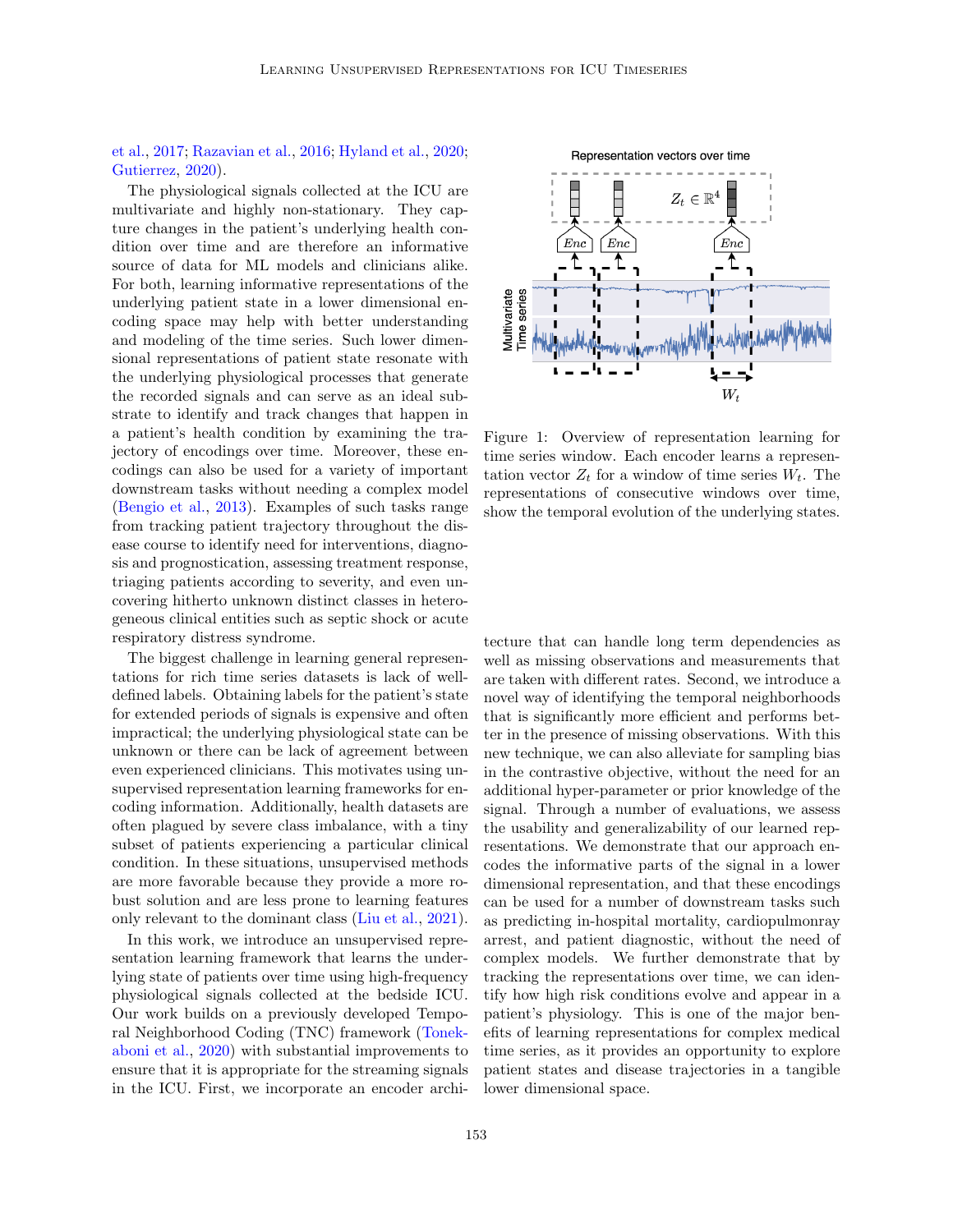## 2. Related Work

ML for ICU ML has shown great utility in the ICU where an abundance of high frequency data is being collected for patients [\(Gutierrez,](#page-11-2) [2020\)](#page-11-2). Many tools are designed to assist clinicians in identifying high-risk individuals in need of care. For instance models have been developed to predict intervention onset [\(Ghassemi et al.,](#page-11-4) [2017;](#page-11-4) [Suresh et al.,](#page-12-0) [2017\)](#page-12-0), disease onset [\(Razavian et al.,](#page-12-1) [2016\)](#page-12-1), circulatory failure [\(Hyland et al.,](#page-11-0) [2020\)](#page-11-0), cardiopulmonary arrest [\(Tonekaboni et al.,](#page-12-3) [2018;](#page-12-3) [Ong et al.,](#page-11-1) [2012\)](#page-11-1), sepsis [\(Nemati et al.,](#page-11-5) [2018;](#page-11-5) [Henry et al.,](#page-11-6) [2015\)](#page-11-6), or even unplanned unit transfer [\(Wellner et al.,](#page-12-4) [2017\)](#page-12-4). All these tools use information embedded in the medical time series in order to predict downstream events.

Representation learning in medicine: In healthcare, learning representation of temporal data can be very helpful for understanding patients' underlying health conditions. Most existing approaches for learning representations however are designed for specific downstream tasks. This means the representations are optimized to learn encodings that improve prediction of specific events [\(Choi](#page-10-1) [et al.,](#page-10-1) [2016a](#page-10-1)[,b;](#page-11-7) [Fiterau et al.,](#page-11-8) [2017\)](#page-11-8). Such methods improve performance significantly by extracting the informative parts of the rich and complex medical time series into lower dimensional encodings, but cannot be used as general representations. These representations are used for a variety of applications like identifying similar disease mechanisms [\(Lasko](#page-11-9) [et al.,](#page-11-9) [2013;](#page-11-9) [Schulam et al.,](#page-12-5) [2015\)](#page-12-5), modelling disease progression [\(Wang et al.,](#page-12-6) [2014;](#page-12-6) [Alaa and van der](#page-10-2) [Schaar,](#page-10-2) [2019\)](#page-10-2), and multitask learning [\(Harutyunyan](#page-11-10) [et al.,](#page-11-10) [2019\)](#page-11-10).

Unsupervised representation learning for time series: Recently there has been an increase in research on unsupervised representation learning methods, specifically designed for time series data. These methods belong to multiple general categories; for instance methods that use reconstruction objective for training, similar to Variational Auto Encoders (VAEs) that are commonly used in audio signals [\(Chorowski et al.,](#page-11-11) [2019;](#page-11-11) [Amiriparian et al.,](#page-10-3) [2017\)](#page-10-3). Other methods use measure of similarity to train the encoders [\(Lei et al.,](#page-11-12) [2017;](#page-11-12) [Ma et al.,](#page-11-13) [2019;](#page-11-13) [Madiraju](#page-11-14) [et al.,](#page-11-14) [2018\)](#page-11-14), and more recent methods use different types of contrastive objectives for training [\(Oord](#page-12-7) [et al.,](#page-12-7) [2016;](#page-12-7) [Franceschi et al.,](#page-11-15) [2019;](#page-11-15) [Tonekaboni et al.,](#page-12-2) [2020;](#page-12-2) [Hyvarinen and Morioka,](#page-11-16) [2016\)](#page-11-16). All of these methods have shown great success on a variety of time series data.

### 3. Method

In this section, we introduce our unsupervised representation learning framework, called TRACE, designed to learn the underlying patient's states using medical timeseries collected in the ICU. We augment the TNC framework in a number of ways to improve the efficiency of the method and to make it suitable for the ICU setting.

### 3.1. Notation

Physiological signals collected from bedside monitors are in the form of multivariate time series. We represent each multivariate time series sample as  $X^{(i)}$  ∈  $\mathbb{R}^{D\times T}$ , where i is the sample index, D is the number of features, and  $T$  is the time length of the sample. Note that the length of the time series can vary among samples depending on the patient's length of stay in the ICU. To deal with missing measurements, for each sample  $i$ , we define a binary mask  $M^{(i)} \in \mathbb{R}^{D \times T}$  the same size as  $X^{(i)}$  that indicates which input entries are measured (indicated by 1) and which one are missing (indicated by 0). For notational simplicity, the sample index  $(i)$  will be dropped throughout this paper.

We denote  $W_t \in \mathbb{R}^{D \times \delta}$  to be a window of time series from sample  $X$ , centered at time  $t$  and with length  $\delta$ . Our goal is to learn the representation  $Z_t \in$  $\mathbb{R}^L$  for each window, where L represents the size of the encoding and condenses the information in the window into a lower dimensional representation( $L \ll$  $D \times \delta$ . Learning the representations of consecutive windows over time will allow us to track the state progression.

#### 3.2. Background

Here, we provide a brief description of the TNC framework. At the heart of TNC is an encoder  $(Enc),$ typically a deep neural network, which takes a reference window  $W_t$  of time series and generates a vector representation  $Z_t \in \mathbb{R}^L$ , where L is the size of the encoding. The objective function (Eq. [1\)](#page-3-0) is partly a contrastive learning objective that trains the signal encoder with a Discriminator  $(\mathcal{D})$  that identifies representations of similar windows.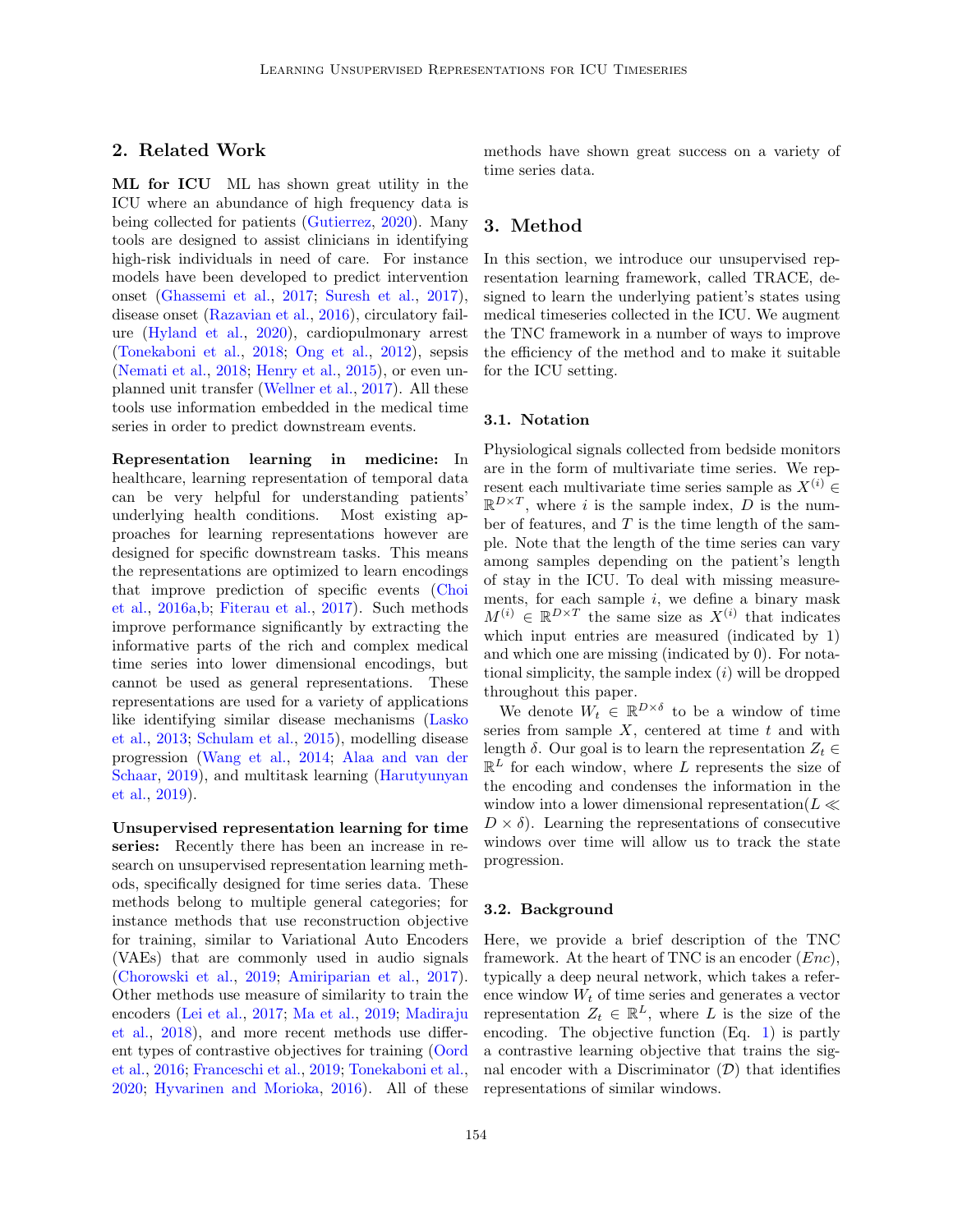<span id="page-3-0"></span>
$$
\mathcal{L}_{TNC} = -\mathbb{E}_{W_t \sim X} \bigg[ \mathbb{E}_{W_l \sim N_t} [\log \mathcal{D}(Z_t, Z_l)]
$$

$$
+ \mathbb{E}_{W_k \sim \bar{N}_t} \bigg[ (1 - w) \log (1 - \mathcal{D}(Z_t, Z_k)) \bigg] \tag{1}
$$

$$
+ w \log \mathcal{D}(Z_t, Z_k) \bigg] \bigg]
$$

This semantic similarity between windows is determined by the temporal neighborhood around a window  $W_t$ , which is defined as the region where the signals are relatively stationary and are therefore assumed to be generated from the same underlying state. The Augmented Dickey-Fuller (ADF) statistical test is used to determine the stationarity in the original TNC framework. Furthermore, the loss is weighted according to principles from Positive/Unlabeled (PU) learning to account for the potential sampling bias in the contrastive objective. This is to compensate for the fact that the negative samples, drawn from outside of the neighborhood, could in fact be similar to the reference window (in seasonal time series, for example). Further details on the framework can be found in [Tonekaboni et al.](#page-12-2) [\(2020\)](#page-12-2).

## 3.3. Proposed method: TRACE TempoRal AutoCorrelation Encoding - ICU

The TNC method provides a reasonable solution for learning representations for non-stationary time series. The method is based on the smoothness assumption of signals which holds well for the physiological signals, as changes in patient states often happen gradually. However, the method has a number of shortcomings that limit its usability in many settings, including the ICU. For instance, one of the biggest challenges of real world high-frequency time series, especially clinical data, is missingness and noise in the signals. The ADF test that is used to define the neighborhood range in the TNC framework is very sensitive to such artifacts and fails to find the appropriate size for a neighborhood, hindering the overall performance of the encoder. In our proposed TRACE method we have addressed a number of such issues resulting in a more efficient method with fewer hyperparameter to tune.

<span id="page-3-1"></span>
$$
\mathcal{L} = -\mathbb{E}_{W_t \sim X} \left[ \mathbb{E}_{W_l \sim N_t} [\log(\mathcal{D}(Enc(W_t), Enc(W_l)))] + \mathbb{E}_{W_k \sim \bar{N}_t} [\log(\mathcal{D}(Enc(W_t), Enc(W_k)))] \right]
$$
\n(2)

We use the simplified contrastive objective in Eq. [2](#page-3-1) to train our models. The encoder is a dilated causal convolutional neural network [\(Franceschi et al.,](#page-11-17) [2020\)](#page-11-17) that handles mutltivariate time series of variable length. The filters are exponentially dilated meaning deeper layers have filters that have been stretched out, leading to a larger receptive field, while making sure the output at time  $t$  is only reliant on time series data up to time t. When generating an encoding for a window  $W_t$ , the encoder is also fed the missing data mask to incorporate that information into its learning. The discriminator is a simple single layer MLP, that takes in a pair of encodings and estimated the probability of those encodings belonging to the same temporal neighbourhood.

Given that selecting good quality positive and negative samples is key in contrastive learning, we explain how we robustly define a temporal neighborhood for positive samples and the non-neighboring region for negative samples below. We also describe our novel approach for determining the optimal representation size L for every time series dataset as part of the learning process.

Defining more robust Temporal Neighborhoods: The temporal neighborhood determines the distribution of the positive and negative samples for the contrastive objective, therefore it is an integral part of both the TNC and our framework. If a neighbourhood is too narrow, many positive samples will have overlaps in time, and therefore the encoder would only learn trivial similarities, encoding information from the overlap and failing to generalize. On the other hand, if the neighborhood is too big, it would span over multiple underlying states, and the encoder would learn to assume all neighborhoods to be similar, failing to distinguish between distinct patient states. The ADF test used by TNC fails in timeseries with missing measurements or irregular sample intervals, therefore the test will very often return the smallest possible neighbourhood range in these scenarios.

To alleviate this issue, we propose a test based on the absolute value of the autocorrelation score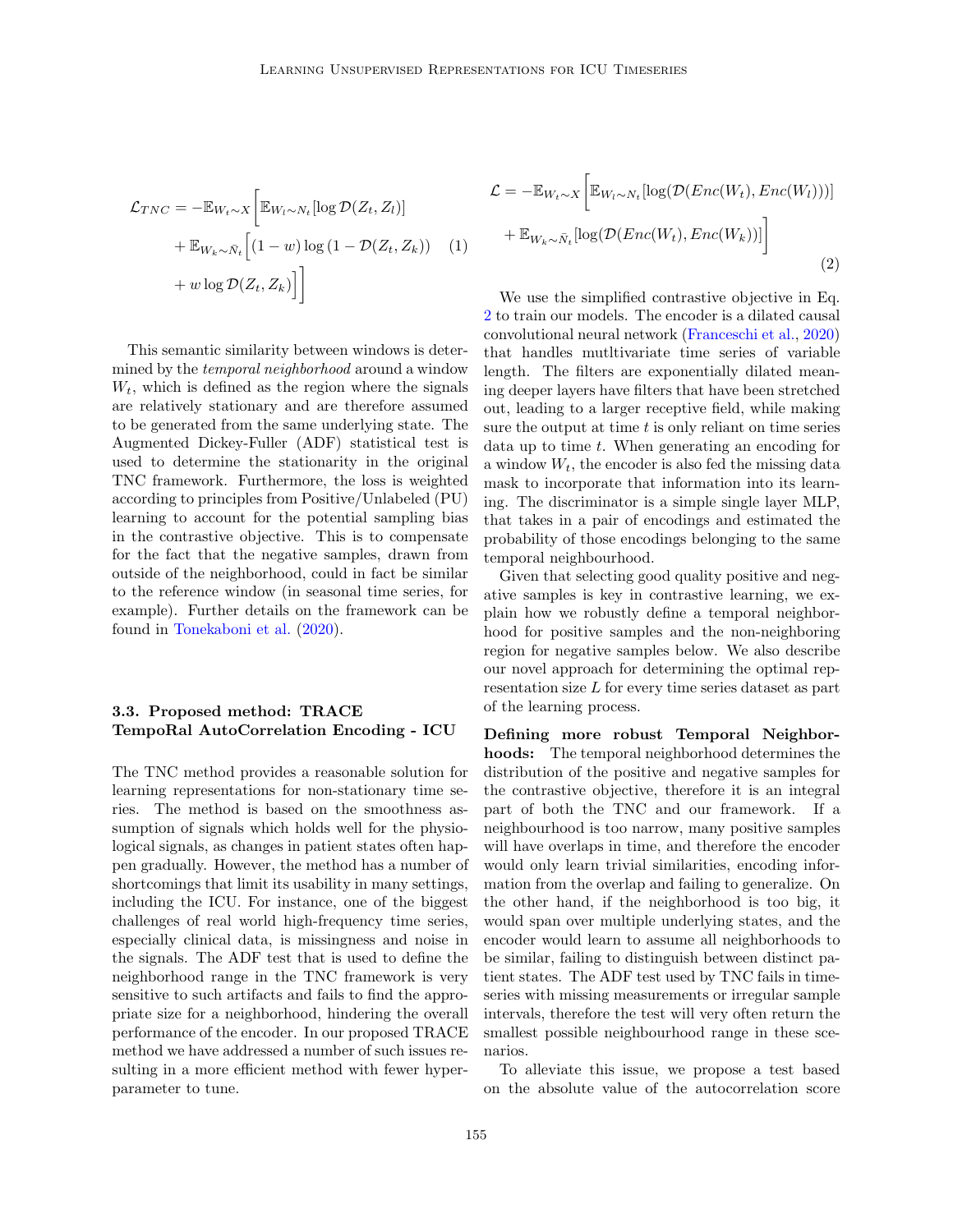<span id="page-4-1"></span>

Figure 2: Autocorrelation test for identifying the neighbouring and non-neighbouring regions. The neighbourhood range is determined by the lag after which the acf score drops below the accepted threshold (0.6). The non-neighbouring samples are drawn from times that are further than 2 standard deviation apart from the center of the reference window, and also have a correlation smaller than  $\epsilon$ .

 $\alpha c f(\Delta t)$  for determining the neighborhood regions. The score is computed using the Pearson correlation between observations at different times, as a function of the time lag  $\Delta t$ . Since the neighborhood represents the stationary region of a time series, we assume that the measurements should be correlated for time lags smaller than the neighbourhood range  $\eta$ . When selecting the neighborhood around a window  $W_t$ , we compute the autocorrelation values for the sample that contains  $W_t$ . We find the smallest lag for which autocorrelation is smaller than the threshold (we assume it to be 0.6 throughout this paper), and then expand the neighborhood until it encompasses time series up to that lag to determine the neighbourhood range  $\eta$ . Correlated regions are assumed to contain samples with similar underlying states. In the evaluation section we show that the autocorrelation test can result in a better performance for the encoder than the ADF test. Another major benefit of this test over ADF is that it is far more computationally efficient. Calculating the ADF score can be slow and it becomes a bottleneck for training as it needs to be estimated for every single window. However, with the autocorrelation test, we only need to compute the  $acf(\cdot)$  once for each sample in the training. This significantly reduces the number of computations re-quired during training <sup>[2](#page-4-0)</sup>.

Overcoming sampling bias: Sampling bias is a common issue with contrastive learning methods. It is introduced when negative samples that are drawn randomly from the dataset are similar to the reference sample, and it will substantially impact the learning framework's performance [\(Chuang et al.,](#page-11-18) [2020;](#page-11-18) [Saunshi et al.,](#page-12-8) [2019\)](#page-12-8). For time series for instance, in the presence of seasonality, signals can exhibit similar behaviours at distant times (outside of the neighborhood region- $\overline{N}$  and therefore should not be considered as negative samples. TNC adjusts for this bias by introducing a weighting parameter  $(w \text{ in Eq.})$ [1\)](#page-3-0) that represents the probability of having samples similar to  $W_t$  in  $\overline{N}$  and can be approximated using prior knowledge of the underlying state distribution or tuned as a hyperparameter. By using the autocorrelation, our method controls for the bias without the need for introducing an extra hyper-parameter or prior knowledge of the data distribution. We impose an additional constraint over the non-neighboring re-

<span id="page-4-0"></span><sup>2.</sup> The original TNC framework takes ∼ 100× longer to train using the stattools implementation of the ADF test, as compared to TRACE. Training done on a T4 Nvidia GPU.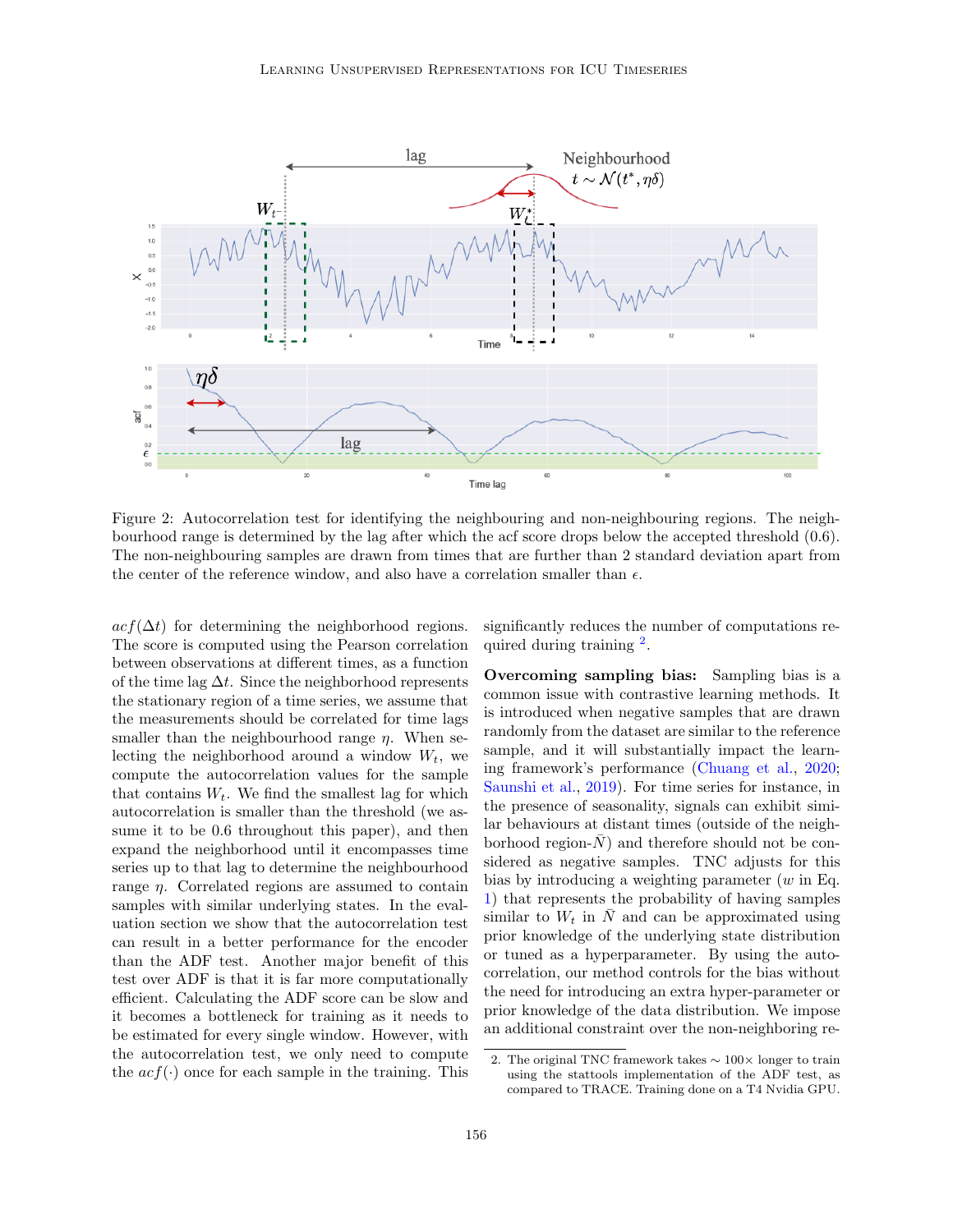gion  $\bar{N}_t$  to ensure the negative samples drawn from this region are not generated from the same underlying state as the reference window.

By default the negative samples are sampled from the set of all windows with distance larger than  $\Delta$ from the reference, where  $\Delta$  is determined as the second standard deviation of the neighborhood distribution. To remove negative samples that are similar to the reference, we check the correlation for those samples and drop the ones that have high correlation when estimating the second expectation in our objective function (Eq. [2\)](#page-3-1). Since acf scores are measured for each sample once, this check can be done easily by looking at the correlation score function, as explained in Figure [2](#page-4-1) for a simple time series example. Let's assume the reference window is centered at time  $t^*$ , and we randomly sample a negative window  $W_{t-}$  centered at  $t^-$ . We need to check the ACF scores for the lag regions of  $|t^- - t^*|$  and if the correlation is higher than our accepted threshold  $\epsilon$ ,  $W_{t-}$  will be ignored. To simplify this idea in the objective, we define the non-neighbouring region for  $W_{t^*}(\bar{N}_{W_{t^*}})$  as the set of  $t^-$  where  $|t^- - t^*| > 2 * η * δ$  and  $acf(|t^- - t^*|) < ε$ .

Learning the optimal dimension of the encoding: A challenge and an open question in representation learning is determining the appropriate dimension size for representations. A larger encoding size will give the representations more power to encode information, however, it will also become prone to learning spurious details and as a result miss out on interpretability. On the other, if the selected size is too small, the encoder will not be able to encode enough information about the time series and will therefore lose on generalizability. One of the novelties of TRACE is that it automatically finds this balance and learn the optimal size for the encoding. We achieve this by pruning highly correlated encoding dimensions during the training process. Our learning algorithm is an iterative process of training the encoder and pruning correlated dimensions and we repeat this process until convergence is reached. In each iteration, to ensure that the encoder can recover after reducing the encoding size, we limit the number of dimensions that are removed to a single dimension, and continue training until we have reached convergence.

### 4. Experiments

We have evaluated the performance of TRACE on two different ICU datasets, with different patient populations and characteristics, as well as sample sizes and signal resolutions. In general, evaluating unsupervised methods is challenging as we often don't have access to well-defined labels for the latent states. We measure the usability and generalizability of the representations for different clinical tasks. We demonstrate that the representations summarize the informative parts of the signals and can be used for a number of downstream tasks, from prediction of a cardiac arrest to classifying the diagnostic groups.

### 4.1. Baselines

In our experiments, we compare the performance of our approach with various baselines. A number of them are unsupervised representation learning methods specifically designed for time series that have shown great utility across different datasets, and the others are models trained in a supervised fashion, using labels for the downstream task. Below are more details on each baseline:

- 1. TNC: The Temporal Neighbourhood Coding framework introduced in [\(Tonekaboni et al.,](#page-12-2) [2020\)](#page-12-2) and described in detail above.
- 2. CPC: Contrastive Predictive Coding (CPC) is an unsupervised representation learning framework introduced by [van den Oord et al.](#page-12-9) [\(2019\)](#page-12-9). This method uses predictive coding principles to train an encoder using a predictive contrastive loss.
- 3. Triplet-Loss [T-Loss]: This framework introduced by [Franceschi et al.](#page-11-17) [\(2020\)](#page-11-17) uses a timebased triplet loss objective for training encoders for time series samples. The triplet loss objective ensures similar time series have similar representations by minimizing the pairwise distance between positive and negative samples.
- 4. Supervised (End-to-end) [E2E]: This baseline uses the same encoder architecture as the other baselines, but trains its parameter end-to-end for the downstream task. This means, the encodings extracted here are specific to the classification labels and not necessarily a general encoding of the patient health state.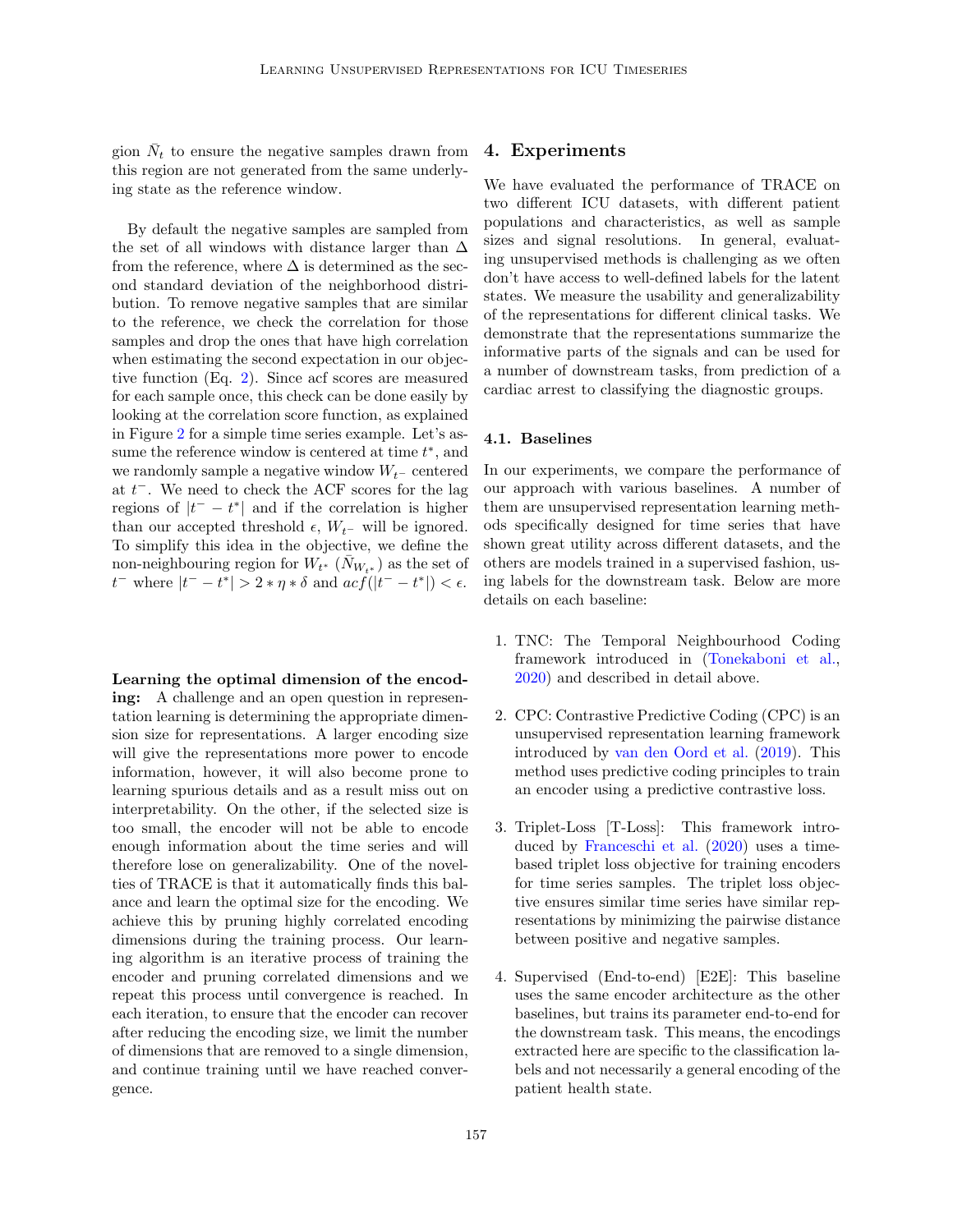5. Supervised (Raw data) [Raw]: This baseline demonstrates the performance of the same downstream model as other baselines, applied on the raw data, as opposed to the learned representations. It can be used as a reference to estimate how much of the performance comes from the downstream model, and how much is the result of high-quality encodings.

### 4.2. HiRID Dataset

Data description and processing We paraphrase the description of the dataset from [Hyland](#page-11-0) [et al.](#page-11-0) [\(2020\)](#page-11-0): High time Resolution ICU Data set (HiRID), is a freely accessible critical care dataset containing data relating to more than 33 thousand adult patient admissions to the Department of Intensive Care Medicine of the Bern University Hospital, Switzerland. This dataset has a uniquely high time resolution of each entry every two minutes and includes information on a total of 712 routinely collected physiological variables, diagnostic test results and treatment parameters.

To show the usability of the learned representations using our approach, we evaluate how generalizable these representations are for identifying a variety of patient complications. We demonstrate that the representations can be used to train simple models that predict the diagnostic group code upon admission to the ICU, the risk of in-hospital mortality, and the risk of circulatory failure in ICU patients. Furthermore, the representations show the state progression as patients condition evolves; for instance when approaching circulatory failure. In all our evaluations TRACE is constantly amongst the top performing methods, regardless of the downstream task, further proving its generalizability. In the Appendix [A.1](#page-13-0) we explain in more details the inclusion criterion, the processing steps and the clinical variables used for each of the different experiments.

12 hour in-hospital mortality The learnt representations over time encode patients underlying health state into a lower dimensional space. Using such representations, we can train a simple model to predict the probability of in-hospital mortality. We train an single layer LSTM model on 4 days of patient representations, equivalent to 40 encodings, to predict the probability of mortality in the future 12 hours from the end of that time window. Table [1](#page-6-0) summarizes the performance of our model TRACE and the different baselines on this task. Our method outperforms the rest of the unsupervised baselines, and is the closest in performance to a supervised model that is trained end-to-end for learning to predict mortality from the data. Increasing the complexity of the classifier model that predicts mortality from the representation brings the downstream performance closer to the supervised baselines. However, in this evaluation, our objective is the asses the quality of the representations, so we have chosen a simple model in order to minimize the impact of the classifier's learning capacity in our evaluation. Given that in-hospital mortality happens in less than 10% of our dataset, we have chosen to report the results using the AUROC, AUPRC, and the F1 score to be more reflective of the true performance of the model. In the Appendix [A.4](#page-14-0) we have included the Receiver-Operator curve and the Precision-Recall curves for further reference.

HiRID Mortality

<span id="page-6-0"></span>

| Model      | <b>AUROC</b>    | <b>AUPRC</b>    | F1              |
|------------|-----------------|-----------------|-----------------|
| TRACE      | $0.80 \pm 0.03$ | $0.48 \pm 0.03$ | $0.59 \pm 0.08$ |
| <b>TNC</b> | $0.77 \pm 0.04$ | $0.32 \pm 0.02$ | $0.41 \pm 0.20$ |
| CPC        | $0.62 \pm 0.00$ | $0.15 \pm 0.00$ | $0.46 \pm 0.06$ |
| T-Loss     | $0.64 \pm 0.00$ | $0.19 \pm 0.01$ | $0.44 \pm 0.19$ |
| Raw data   | $0.60 \pm 0.02$ | $0.16 \pm 0.00$ | $0.54 \pm 0.02$ |
| E2E        | $0.97 \pm 0.01$ | $0.66 \pm 0.07$ | $0.71 \pm 0.03$ |

Table 1: Performance of all baselines in predicting in-hospital mortality within 12 hours

Clinical diagnostic groups To show that the representations are general enough to be used for different tasks, we further evaluate our baselines on a clinical diagnosis classification task. For this task we use the APACHE diagnostic groups (Acute Physiology and Chronic Health Evaluation) that is one of several ICU scoring systems for assessing severity-of-disease. It uses several key laboratory and physiological measurements to estimate patient prognosis and when employed additional information regarding the primary diagnostic group (upon admission) is collected by the clinicians. Examples of common diagnostic groups, as coded by the treating physicians, are sepsis, cardiovascular, metabolic/endocrinology, trauma, neurological and others. We show that our representations, derived using only physiological measurements and several laboratory values, can be used to classify patients into their admission diagnostic group. Thus, using representations derived from signals from the first 24 hours after admission, we train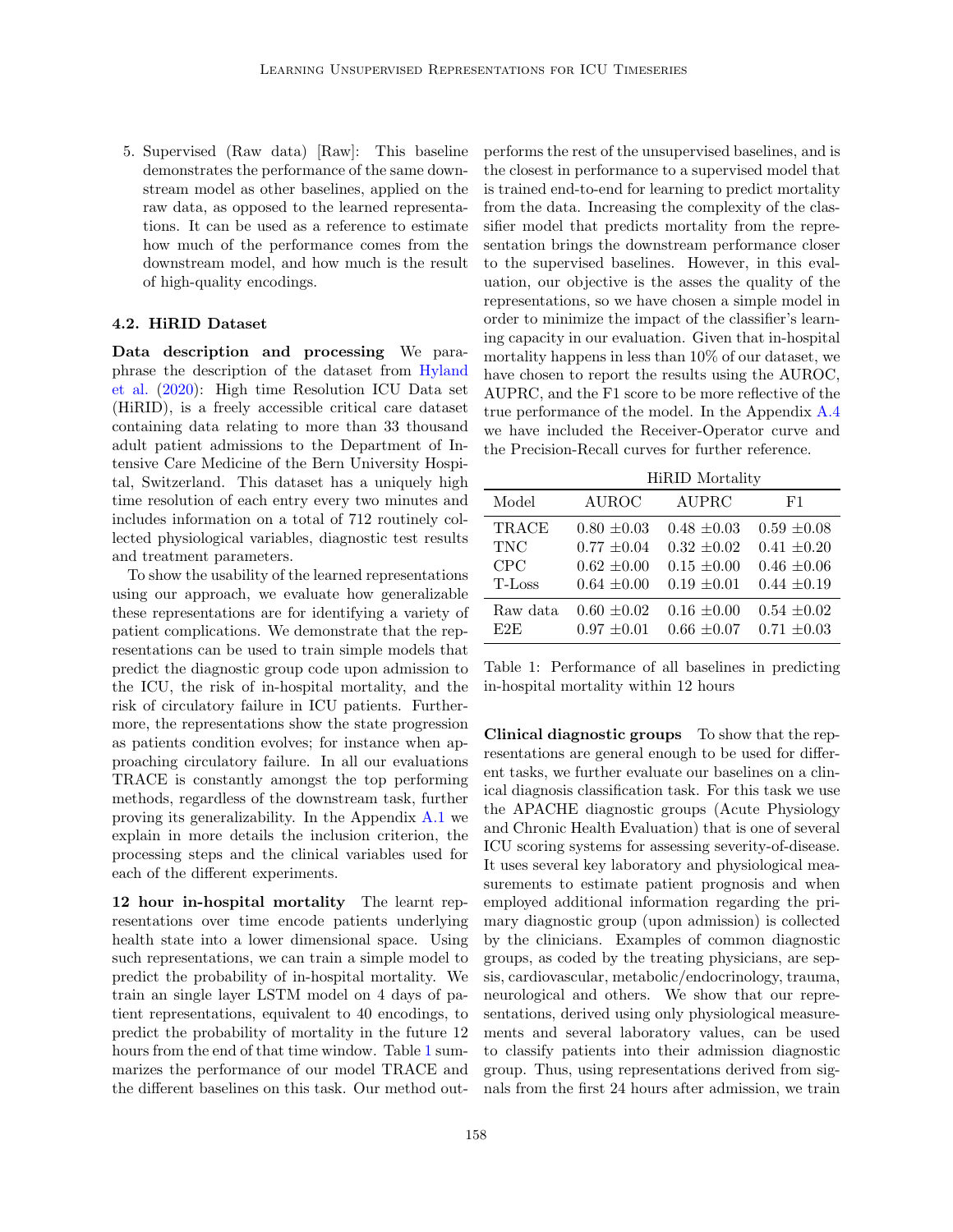a recurrent model to classify the patients' diagnostic groups. As shown by the results in Table [2,](#page-7-0) TRACE achieves a classification performance close to the supervised models, improving over most unsupervised baselines. This shows that the representations summarize parts of the signal that are informative and predictive of a variety of events.

<span id="page-7-0"></span>

|            | Diagnostic Groups |                 |  |
|------------|-------------------|-----------------|--|
| Model      | Accuracy $(\%)$   | <b>AUROC</b>    |  |
| TRACE      | $21.3 \pm 0.9$    | $0.61 \pm 0.01$ |  |
| <b>TNC</b> | $19.0 \pm 0.8$    | $0.57 \pm 0.01$ |  |
| CPC        | $13.3 \pm 3.9$    | $0.57 \pm 0.01$ |  |
| T-Loss     | $19.8 \pm 0.5$    | $0.62 \pm 0.00$ |  |
| Raw data   | $25.3 \pm 0.8$    | $0.72 \pm 0.01$ |  |
| E2E        | $25.0 \pm 0.5$    | $0.72 \pm 0.01$ |  |

Table 2: The performance of all baselines on classifying the clinical diagnostic groups. Since this is multi-class classification, AUROC is computed using the 'One vs Rest' strategy.

Circulatory failure As another test, we evaluated our representations to see if they can be used to predict circulatory failure in patients. Circulatory failure is a common condition among critically ill patients, and while dangerous, its effects can be reversed if caught early enough. We use our representations to estimate the risk of a circulatory failure (as defined by [Hyland et al.](#page-11-0) [\(2020\)](#page-11-0)) in patients over time. Similar to the mortality prediction task, we take a sequence of representation and train an RNN to predict the risk of circulatory failure. In this case, each positive sample is a sequence of encodings derived from 2 days prior up to 3 hours prior to failure. As shown by the results in Table [3,](#page-7-1) TRACE performs quite well compared to the other unsupervised methods, however it does fall behind the supervised methods.

The learned representations are not only informative for predicting circulatory failure, but can also be used to estimate the risk over time. Figure [3](#page-8-0) shows how the pattern of encodings (second row) are used by the RNN to estimate the risk of circulatory failure over time (third row). We can see a sudden change in representation roughly 10 hours prior to failure, which is accompanied by volatility and eventual increase in predicted risk. Presenting a low dimensional continuous representation that captures the health state of the patient is of great clinical utility as it allows the clinicians to not only identify patients that

are deteriorating early, but also to intervene proactively and assess the adequacy of the interventions. The 2D projection of the encodings are also shown on Figure [4](#page-8-1) for a different patient experiencing circulatory failure. Each data point represents the encoding of a window, and the color indicates how many hours before the failure the window was. We clearly see that as the patient approached circulatory failure, the underlying state changes, and states that represent high-risk signals that are closer to the failure, cluster separately from the representations of states farther from the failure.

HiRID Circulatory Failure

<span id="page-7-1"></span>

| Model    | <b>AUROC</b>    | AUPRC           | F1              |
|----------|-----------------|-----------------|-----------------|
| TRACE    | $0.73 \pm 0.04$ | $0.29 \pm 0.05$ | $0.56 \pm 0.04$ |
| TNC      | $0.74 \pm 0.02$ | $0.24 \pm 0.01$ | $0.53 \pm 0.01$ |
| CPC      | $0.66 \pm 0.01$ | $0.17 \pm 0.00$ | $0.52 \pm 0.00$ |
| T-Loss   | $0.69 \pm 0.02$ | $0.22 \pm 0.01$ | $0.55 \pm 0.02$ |
| Raw data | $0.87 \pm 0.02$ | $0.54 \pm 0.03$ | $0.69 \pm 0.00$ |
| E2E      | $0.86 \pm 0.02$ | $0.51 \pm 0.04$ | $0.66 \pm 0.02$ |

Table 3: Performance of all baselines in predicting circulatory failure

### 4.3. High-frequency physiological signal from a pediatric hospital ICU

Data description and processing We have evaluated our approach on a dataset from the pediatric ICU of the Hospital for Sick Children in Toronto, Canada. This dataset consists of high-resolution physiological signals collected from bedside monitors over the course of 5 years. The measurements include vitals such as heart rate, respiratory rate and ventilator measures such as the end-tidal CO2, and are measured up to 12 samples per minute pervasively for all patients throughout their stay. More information about this dataset is provided in Appendix [A.2.](#page-14-1) A subset of the patients in this cohort experienced in unit cardio pulmonary arrest (CPA), for which we have the labels. We used these labels to evaluate the quality of our learned representation in multiple ways.

Cardio Pulmonary Arrest (CPA) prediction For this experiment, we measure how well representations identify patients who experience a cardiopulmonary arrest. To do so we train an RNN to estimate the risk of CPA, using the representations of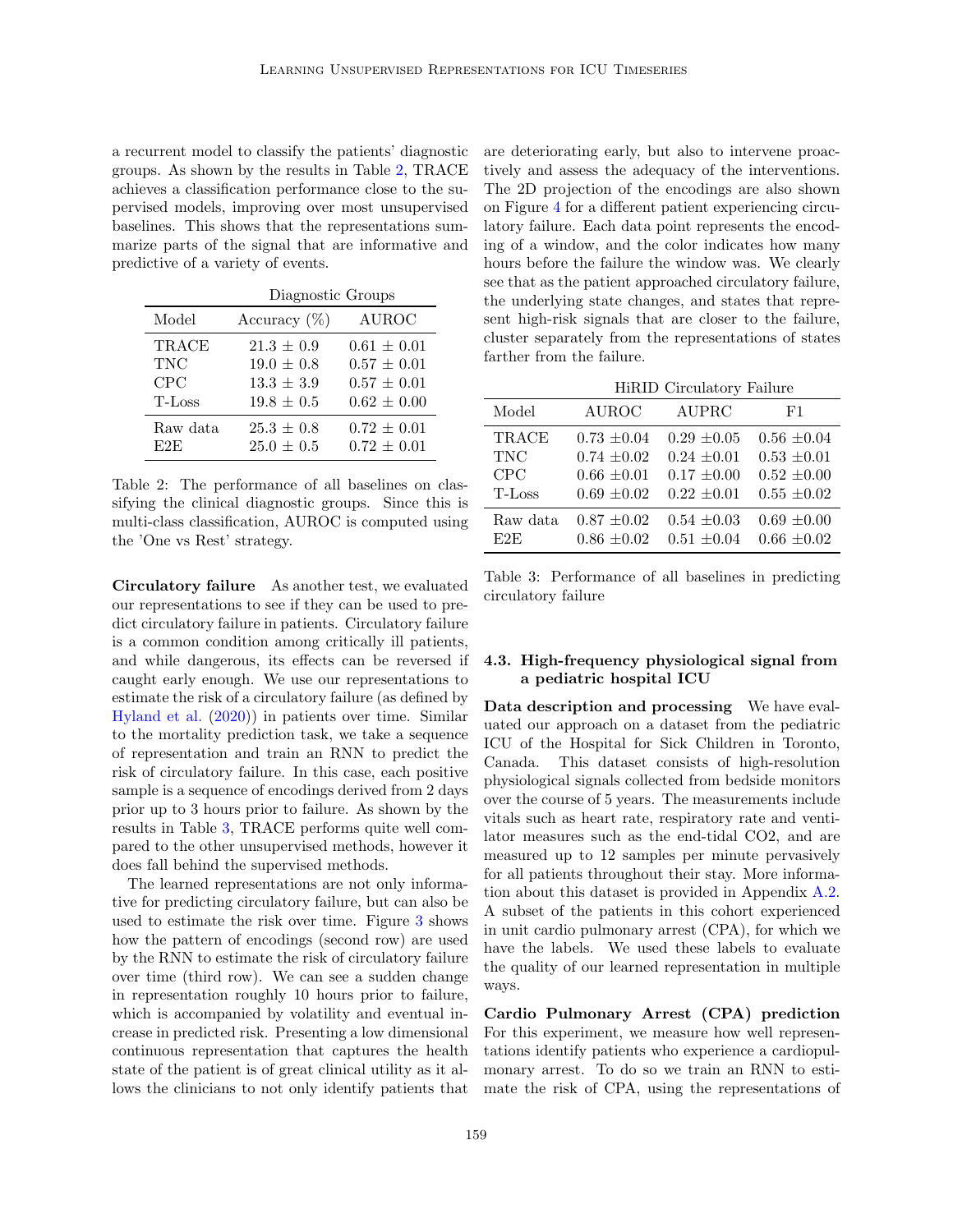<span id="page-8-0"></span>

Figure 3: Representations of a patient who experiences circulatory failure during their stay. As the time of failure approaches, the patient transitions to a state associated with high risk.

<span id="page-8-1"></span>

Figure 4: Trajectory of patient embedding approaching circulatory failure. Each data point in the plot represents the representation of a window of time series, and the color indicates how long before the circulatory failure the window was. Notice that as the states approach the circulatory failure, they shift from one cluster to another.

the 7 hours prior. CPA is a rare event that happens in the ICU, and is only present in about 2% of of the data samples. Table [4](#page-8-2) demonstrates the performance results for our model in comparison to our supervised and unsupervised baselines. TRACE outperforms all unsupervised baselines for this task, and also performs better than a supervised model trained on the raw data. This shows that the significance of representation learning becomes more significant with increased frequency and complexity of the time series data.

<span id="page-8-2"></span>

|            | Cardiopulmonary Arrest |                 |                 |
|------------|------------------------|-----------------|-----------------|
| Model      | <b>AUROC</b>           | AUPRC           | F1              |
| TRACE      | $0.98 \pm 0.00$        | $0.60 \pm 0.05$ | $0.77 \pm 0.01$ |
| <b>TNC</b> | $0.96 \pm 0.01$        | $0.48 \pm 0.03$ | $0.72 \pm 0.02$ |
| CPC        | $0.75 \pm 0.01$        | $0.09 \pm 0.03$ | $0.54 \pm 0.00$ |
| T-Loss     | $0.75 \pm 0.01$        | $0.11 \pm 0.02$ | $0.54 \pm 0.00$ |
| Raw data   | $0.67 \pm 0.06$        | $0.08 \pm 0.04$ | $0.51 \pm 0.24$ |
| E2E        | $0.97 \pm 0.01$        | $0.66 \pm 0.07$ | $0.71 \pm 0.03$ |

Table 4: Performance of all baselines in predicting cardiopulmonary arrest

Another benefit of learning the underlying representation of signals over time is that it allows us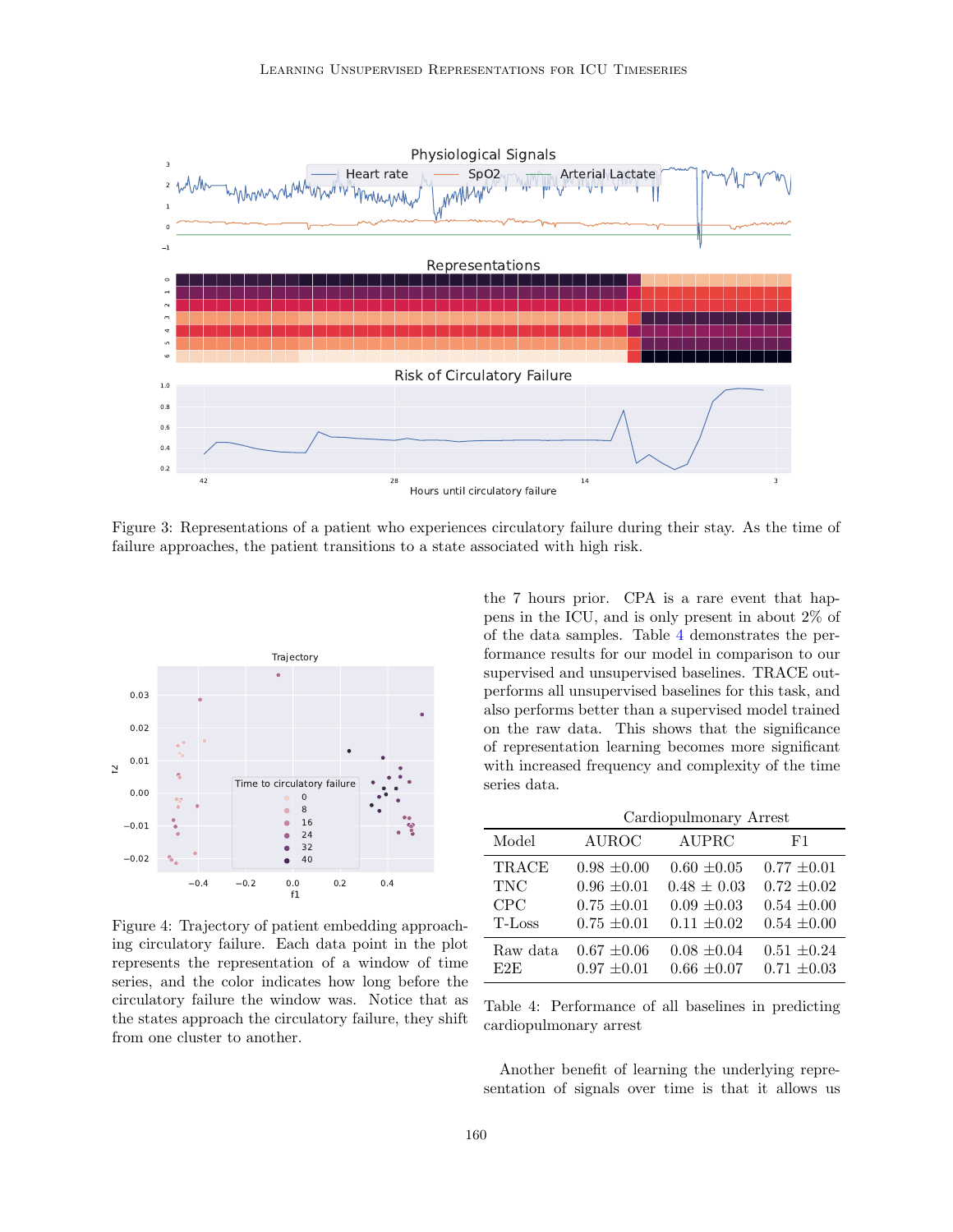<span id="page-9-0"></span>

Figure 5: Physiological signals and the learned representations of states over time for a patient experiencing cardiopulmonary arrest. The top panel shows a subset of signals (normalized) over 2 hours. The bottom panel shows the 6 dimensional representations generated for each window of time by our encoder. This individual experiences cardiac arrest at the 1 hour mark. The encodings have a distinct state prior to arrest, which changes as the arrest approaches, and then settles in a different state after the arrest.

to better understand the health state trajectory and to identify abrupt changes in patient condition. We investigated this by looking at the patterns of signal representations as they approach the CPA. Figure [5](#page-9-0) shows the normalized physiological signals (top panel) and the representations (bottom panel) for an individual experiencing arrest. The patient experiences arrest at hour 1, indicated by the vertical dashed line in the top graph. The heatmap presents the 6 dimensional encodings for consecutive windows of signal over time. As the patient approaches the cardiac arrest, the pattern of the representation starts changing as early as 30 minutes before the event. This shows one of the major benefits of representations learning for clinical time series that by tracking the representations over time we can see the change in the underlying state of patients and these kinds of insights can lead to early detection and intervention of severe cases. In Figure [5](#page-9-0) we can also see that after resuscitation, the patient settles into a different state that is different from the state prior to the arrest.

To further show how patient states evolve over time, in Figure [6](#page-9-1) we also demonstrate the 2 dimensional projection of encodings (over time) for an individual that experiences CPA. Each data point in the scatter plot is the representation of a window, and the color indicates the time to the arrest. We can clearly see the evolution of states as the windows approach the arrest, indicated by the lighter points.

<span id="page-9-1"></span>

Figure 6: 2-dimensional projection of the representations of a patient over time, who experiences a cardiac arrest. Each datapoint in the scatter plot is the representation of a window of the physiological signals, and the color indicate how long before the arrest the window is. We can see the evolution of state as it approaches a critical event like an arrest.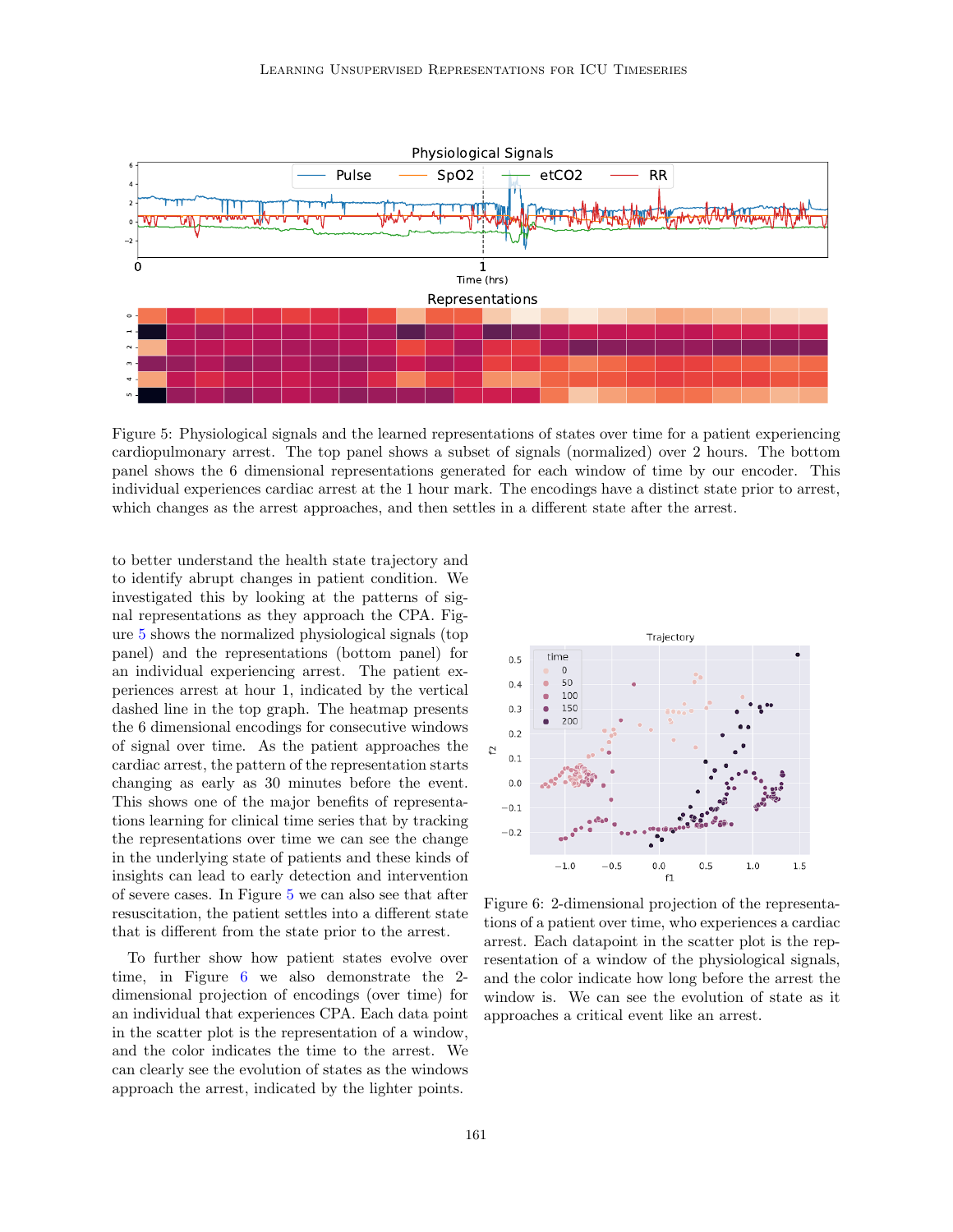<span id="page-10-4"></span>

Figure 7: Alluvial Visualization to show how the discovered underlying states correspond to different subcategories of CPA.

Identifying sub-categories of CPA from the representation patterns In the previous evaluation, we show that signs of a cardiac arrest can be observed in the representations over time. But further investigation into the representations shows that these patterns can be different across individuals. [Erez et al.](#page-11-19) [\(2021\)](#page-11-19) has shown that individuals exhibit distinct physiologic patterns prior to in-hospital cardiac arrest. Based on these patterns, they have defined 3 categories of cardiac arrest, namely Bradycardic, Subacute Pulseless, and Acute Pulseless CPA. Using their definition, we evaluate whether such categories can be identified using our representations.

Using hierarchical clustering, we cluster the representations of pre-arrest signals into 3 states. Then we assess how correlated our states are with the predefined sub-categories as shown in Figure [7.](#page-10-4) Clusters 0 and 2 appear to have high correlation with the Subacute Pulseless type of arrest. Bradycardic and Acute Pulseless however appear to be more uniformly distributed between the 3 clusters.

## 5. Conclusion

Medical time series provide a complex but rich source of information for patients. We have shown in this paper that using the right unsupervised representation technique we can learn the underlying state of patients using their physiological signals in a representation vector. The representations summarize the informative parts of the signal into a lower dimensional space that can be used to train models for a number of downstream tasks and tracking them over time will help us monitor disease progressions in patients. Representation learning approaches can also have a potential in knowledge discovery to help uncover the underlying states in patients. In this work, we have made an attempt in overcoming a number of shortcomings in the existing methods to introduce an unsupervised approach that is suitable for medical time series with all its complexities like non-stationarity, missing observations, and irregular sampling rate.

## Institutional Review Board (IRB)

This work has IRB approval for collection of data at the pediatric ICU of the Hospital for Sick Children (reference number: 100068499).

## Acknowledgments

This work is generously supported by the Canadian Institute of Health Research (CIHR) and the Natural Science and Engineering Research Council (NSERC). Resources used in preparing this research were provided, in part, by the Province of Ontario, the Government of Canada through CIFAR, and sponsors of the Vector Institute<sup>[3](#page-10-5)</sup>.

### References

- <span id="page-10-2"></span>Ahmed Alaa and Mihaela van der Schaar. Attentive state-space modeling of disease progression. 2019.
- <span id="page-10-3"></span>Shahin Amiriparian, Michael Freitag, Nicholas Cummins, and Björn Schuller. Sequence to sequence autoencoders for unsupervised representation learning from audio. In Proc. of the DCASE 2017 Workshop, 2017.
- <span id="page-10-0"></span>Yoshua Bengio, Aaron Courville, and Pascal Vincent. Representation learning: A review and new perspectives. IEEE transactions on pattern analysis and machine intelligence, 35(8):1798–1828, 2013.
- <span id="page-10-1"></span>Edward Choi, Andy Schuetz, Walter F Stewart, and Jimeng Sun. Medical concept representation learning from electronic health records and its application on heart failure prediction. arXiv preprint arXiv:1602.03686, 2016a.

<span id="page-10-5"></span><sup>3.</sup> <www.vectorinstitute.ai/partners>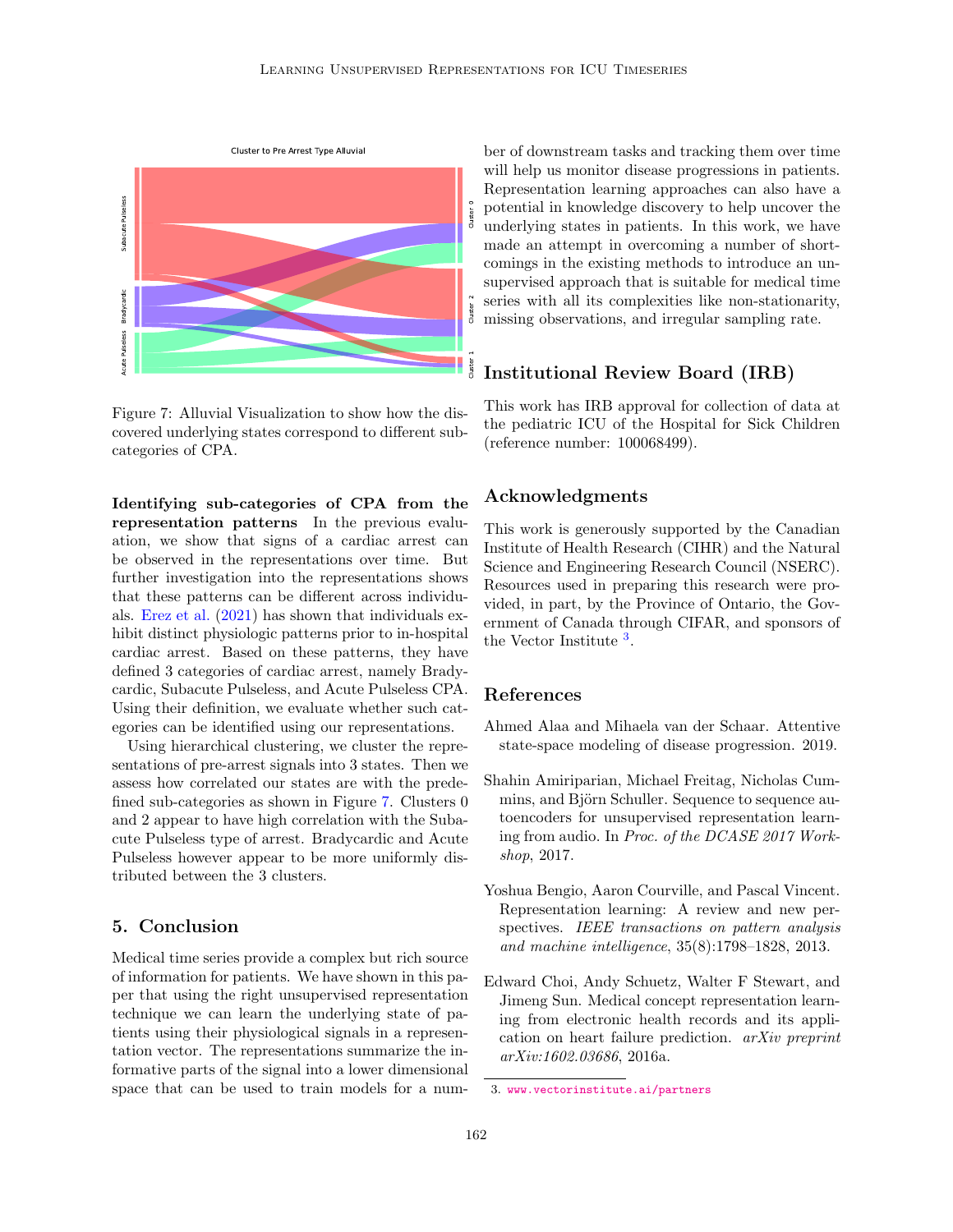- <span id="page-11-7"></span>Youngduck Choi, Chill Yi-I Chiu, and David Sontag. Learning low-dimensional representations of medical concepts. AMIA Summits on Translational Science Proceedings, 2016:41, 2016b.
- <span id="page-11-11"></span>Jan Chorowski, Ron J Weiss, Samy Bengio, and Aäron van den Oord. Unsupervised speech representation learning using wavenet autoencoders. IEEE/ACM transactions on audio, speech, and language processing, 27(12):2041–2053, 2019.
- <span id="page-11-18"></span>Ching-Yao Chuang, Joshua Robinson, Yen-Chen Lin, Antonio Torralba, and Stefanie Jegelka. Debiased contrastive learning. In NeurIPS, 2020.
- <span id="page-11-19"></span>Ely Erez, Mjaye L Mazwi, Alexandra M Marquez, Michael-Alice Moga, and Danny Eytan. Hemodynamic patterns before inhospital cardiac arrest in critically ill children: An exploratory study. Critical care explorations, 3(6), 2021.
- <span id="page-11-8"></span>Madalina Fiterau, Suvrat Bhooshan, Jason Fries, Charles Bournhonesque, Jennifer Hicks, Eni Halilaj, Christopher Ré, and Scott Delp. Shortfuse: Biomedical time series representations in the presence of structured information. In Machine Learning for Healthcare Conference, pages 59–74. PMLR, 2017.
- <span id="page-11-15"></span>Jean-Yves Franceschi, Aymeric Dieuleveut, and Martin Jaggi. Unsupervised scalable representation learning for multivariate time series. In Advances in Neural Information Processing Systems, pages 4652–4663, 2019.
- <span id="page-11-17"></span>Jean-Yves Franceschi, Aymeric Dieuleveut, and Martin Jaggi. Unsupervised scalable representation learning for multivariate time series, 2020.
- <span id="page-11-4"></span>Marzyeh Ghassemi, Mike Wu, Michael C Hughes, Peter Szolovits, and Finale Doshi-Velez. Predicting intervention onset in the icu with switching state space models. AMIA Summits on Translational Science Proceedings, 2017:82, 2017.
- <span id="page-11-2"></span>Guillermo Gutierrez. Artificial intelligence in the intensive care unit. Annual Update in Intensive Care and Emergency Medicine 2020, pages 667– 681, 2020.
- <span id="page-11-10"></span>Hrayr Harutyunyan, Hrant Khachatrian, David C Kale, Greg Ver Steeg, and Aram Galstyan. Multitask learning and benchmarking with clinical time series data. Scientific data,  $6(1):1-18$ , 2019.
- <span id="page-11-6"></span>Katharine E Henry, David N Hager, Peter J Pronovost, and Suchi Saria. A targeted real-time early warning score (trewscore) for septic shock. Science translational medicine, 7(299):299ra122– 299ra122, 2015.
- <span id="page-11-0"></span>Stephanie L Hyland, Martin Faltys, Matthias Hüser, Xinrui Lyu, Thomas Gumbsch, Cristóbal Esteban, Christian Bock, Max Horn, Michael Moor, Bastian Rieck, et al. Early prediction of circulatory failure in the intensive care unit using machine learning. Nature medicine, 26(3):364–373, 2020.
- <span id="page-11-16"></span>Aapo Hyvarinen and Hiroshi Morioka. Unsupervised feature extraction by time-contrastive learning and nonlinear ica. In Advances in Neural Information Processing Systems, pages 3765–3773, 2016.
- <span id="page-11-9"></span>Thomas A Lasko, Joshua C Denny, and Mia A Levy. Computational phenotype discovery using unsupervised feature learning over noisy, sparse, and irregular clinical data. PloS one, 8(6), 2013.
- <span id="page-11-12"></span>Qi Lei, Jinfeng Yi, Roman Vaculin, Lingfei Wu, and Inderjit S Dhillon. Similarity preserving representation learning for time series clustering. arXiv preprint arXiv:1702.03584, 2017.
- <span id="page-11-3"></span>Hong Liu, Jeff Z. HaoChen, Adrien Gaidon, and Tengyu Ma. Self-supervised learning is more robust to dataset imbalance, 2021.
- <span id="page-11-13"></span>Qianli Ma, Jiawei Zheng, Sen Li, and Gary W Cottrell. Learning representations for time series clustering. In Advances in Neural Information Processing Systems, pages 3776–3786, 2019.
- <span id="page-11-14"></span>Naveen Sai Madiraju, Seid M Sadat, Dimitry Fisher, and Homa Karimabadi. Deep temporal clustering: Fully unsupervised learning of time-domain features. arXiv preprint arXiv:1802.01059, 2018.
- <span id="page-11-5"></span>Shamim Nemati, Andre Holder, Fereshteh Razmi, Matthew D Stanley, Gari D Clifford, and Timothy G Buchman. An interpretable machine learning model for accurate prediction of sepsis in the icu. Critical care medicine, 46(4):547, 2018.
- <span id="page-11-1"></span>Marcus Eng Hock Ong, Christina Hui Lee Ng, Ken Goh, Nan Liu, Zhi Xiong Koh, Nur Shahidah, Tong Tong Zhang, Stephanie Fook-Chong, and Zhiping Lin. Prediction of cardiac arrest in critically ill patients presenting to the emergency department using a machine learning score incorporating heart rate variability compared with the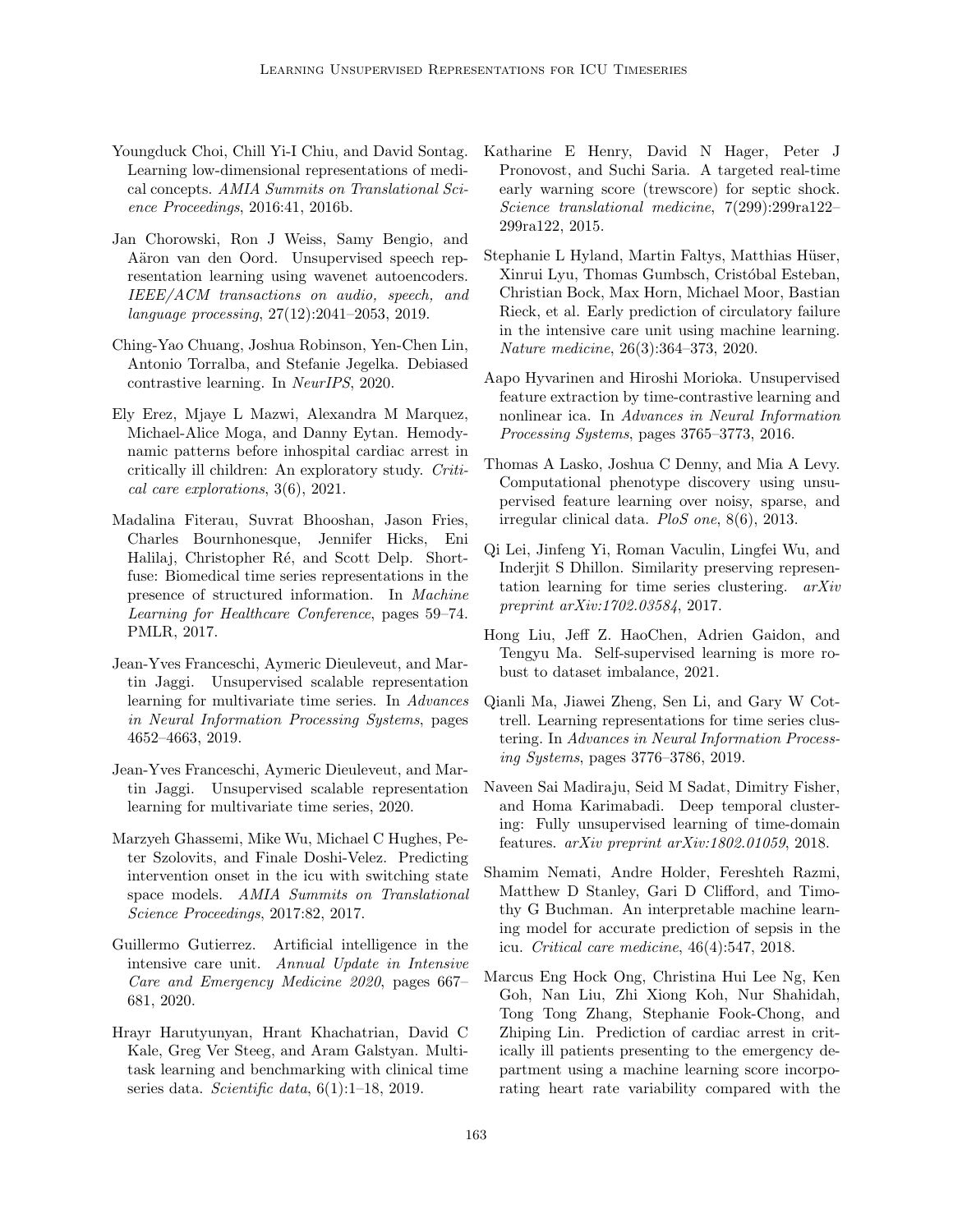modified early warning score. Critical Care, 16(3): R108, 2012.

- <span id="page-12-7"></span>Aaron van den Oord, Sander Dieleman, Heiga Zen, Karen Simonyan, Oriol Vinyals, Alex Graves, Nal Kalchbrenner, Andrew Senior, and Koray Kavukcuoglu. Wavenet: A generative model for raw audio.  $arXiv$  preprint  $arXiv:1609.03499$ , 2016.
- <span id="page-12-1"></span>Narges Razavian, Jake Marcus, and David Sontag. Multi-task prediction of disease onsets from longitudinal laboratory tests. In Machine Learning for Healthcare Conference, pages 73–100, 2016.
- <span id="page-12-8"></span>Nikunj Saunshi, Orestis Plevrakis, Sanjeev Arora, Mikhail Khodak, and Hrishikesh Khandeparkar. A theoretical analysis of contrastive unsupervised representation learning. In International Conference on Machine Learning, pages 5628–5637. PMLR, 2019.
- <span id="page-12-5"></span>Peter Schulam, Fredrick Wigley, and Suchi Saria. Clustering longitudinal clinical marker trajectories from electronic health data: Applications to phenotyping and endotype discovery. In Twenty-Ninth AAAI Conference on Artificial Intelligence, 2015.
- <span id="page-12-0"></span>Harini Suresh, Nathan Hunt, Alistair Johnson, Leo Anthony Celi, Peter Szolovits, and Marzyeh Ghassemi. Clinical intervention prediction and understanding with deep neural networks. In Machine Learning for Healthcare Conference, pages 322–337, 2017.
- <span id="page-12-3"></span>Sana Tonekaboni, Mjaye Mazwi, Peter Laussen, Danny Eytan, Robert Greer, Sebastian D Goodfellow, Andrew Goodwin, Michael Brudno, and Anna Goldenberg. Prediction of cardiac arrest from physiological signals in the pediatric icu. In Machine Learning for Healthcare Conference, pages 534– 550, 2018.
- <span id="page-12-2"></span>Sana Tonekaboni, Danny Eytan, and Anna Goldenberg. Unsupervised representation learning for time series with temporal neighborhood coding. In International Conference on Learning Representations, 2020.
- <span id="page-12-9"></span>Aaron van den Oord, Yazhe Li, and Oriol Vinyals. Representation learning with contrastive predictive coding, 2019.
- <span id="page-12-6"></span>Xiang Wang, David Sontag, and Fei Wang. Unsupervised learning of disease progression models.

In Proceedings of the 20th ACM SIGKDD International Conference on Knowledge Discovery and Data Mining, pages 85–94, 2014.

<span id="page-12-4"></span>Ben Wellner, Joan Grand, Elizabeth Canzone, Matt Coarr, Patrick W Brady, Jeffrey Simmons, Eric Kirkendall, Nathan Dean, Monica Kleinman, and Peter Sylvester. Predicting unplanned transfers to the intensive care unit: a machine learning approach leveraging diverse clinical elements. JMIR medical informatics, 5(4):e8680, 2017.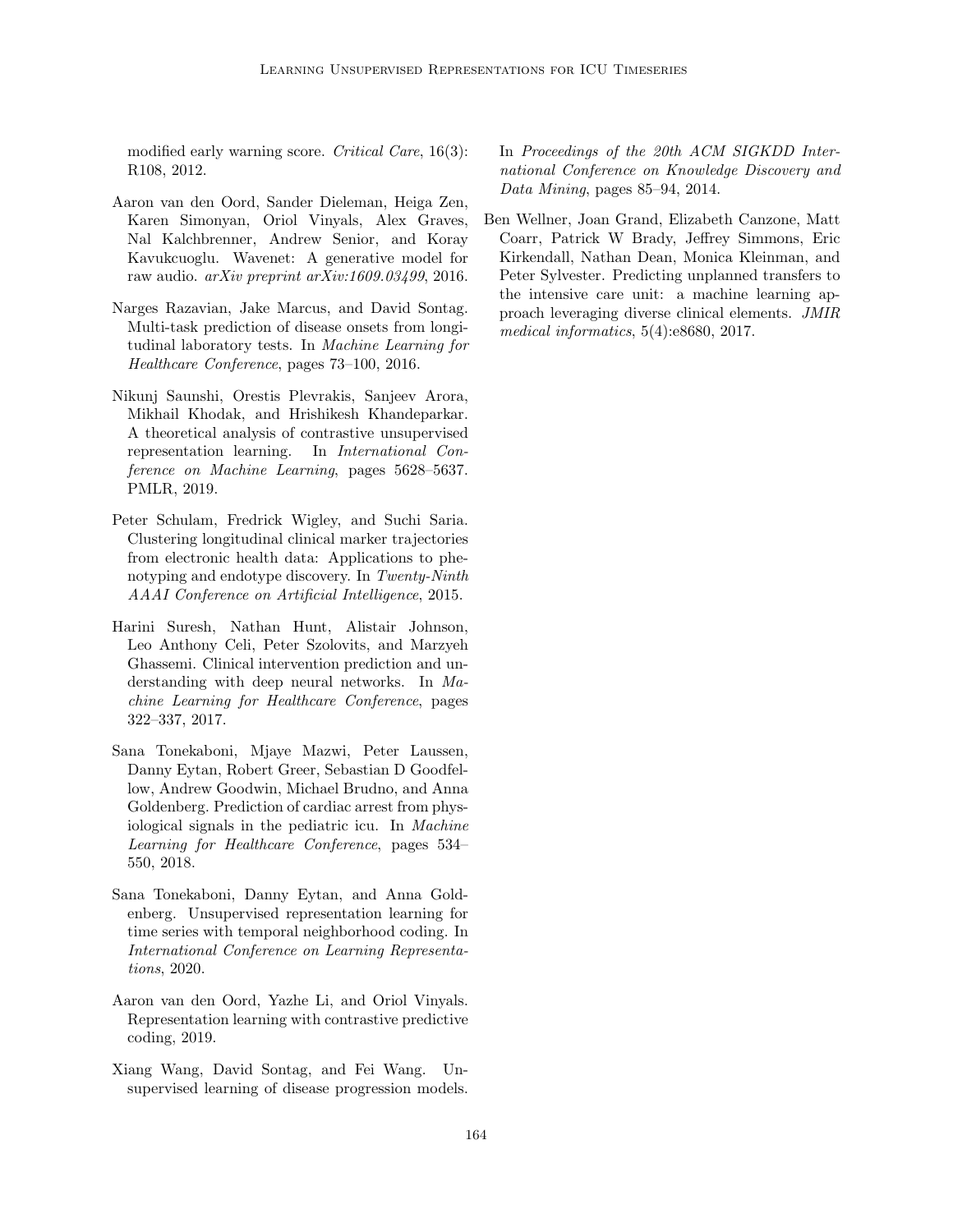## Appendix A. Appendix

### <span id="page-13-0"></span>A.1. HiRID dataset

Note: This dataset was acquired through Physionet credentialing. Only authors on this paper who were given credentialing to use this dataset, had read permissions on the saved data. If you wish to use this dataset, you must request for access via physionet.

HiRID is a public dataset containing data relating to almost 34 thousand patient admissions to the Department of Intensive Care Medicine of the Bern University Hospital, Switzerland (ICU). The dataset contains de-identified demographic information and a total of 681 routinely collected physiological variables, diagnostic test results and treatment parameters for patients admitted during the period from January 2008 to June 2016. Data is stored with a uniquely high time resolution of one entry every two minutes. To reduce missingness and have a consistent frequency in measurements of physiological signals, we use the processing of data (imputed stage) as described in the original publication. This data has been down sampled to 5 minutes, and imputed. They also merge many variables into meta variables, description of which can be found on their website  $4$ . Finith's a punit unaser containing tian teams<br>
for the Distribution of Intensive Care Medicine of the Bern red Henric Christian<br>
for the Meinster of the Bern Henric Intensity Illospital, Switzerland (ICU). The dataset<br>
or

For training all baselines, we took the imputed stage for the patients who have at least 2 days of data recorded. Overall, samples with more than 40% missing measurements were excluded from the datasets. All other samples are left imputed so the length of the signals are a multiple of 4 days. The mask channel is used to indicate these imputations.

For the Mortality Prediction experiment, we again pick patients with at least 2 days of data, and a discharge status not recorded as null. We remove the 12 hours prior to discharge, and make our predictions based on the information available up to that point in time. The total number of samples are 6700 for training, 1300 for validation and 1600 for test, with a positive to negative ratio of  $\sim 0.10$ .

For the Diagnostic group (Apache Prediction Data), we take the first 24 hrs of data for the exact same patients, and store their apache groups assigned to them. We take the apache IV code if available, otherwise we take the apache II code. The total number of samples are 6100 for training and 1500 for test. We categorize patients with no apache code into the 'other' category. We



Figure A.8: Distribution of Apache States after removing low count categories

then drop categories with less than 200 patients. The apache groups included are as follows: Cardiovascular, Pulmonary, Gastrointestinal, Neurological, Sepsis, Trauma, Metabolic/Endocrinology, Hematology, Other, Surgical Cardiovascular, Surgical Respiratory, Surgical, Gastrointestinal, Surgical Neurological, Surgical Trauma, Surgical Urogenital, Surgical Gynecology, Surgical Orthopedics, Urogenital, Surgical others, and Intoxication.

For the Circulatory Failure Prediction Data, we use the definition of circulatory failure in [Hy](#page-11-0)[land et al.](#page-11-0) [\(2020\)](#page-11-0): "A patient is defined as being in circulatory failure if (1) arterial lactate is elevated  $(\geq 2 \text{ mmol } -1)$ , and  $(2)$  either mean arterial pressure  $(MAP) < 65$  mmHg, or the patient is receiving vasopressors or inotropes". We identified the vasoporessors in the dataset as being doses of Noradrenalin or Vasopressin and inotropes as being doses of Adrenalin, Dobutrex, Corotrop, or Simdax. We note all places the patients were administered an inotrope or vassopressor, and consider the next hour as them being on an inotrope or vassopressor. These pharmaceuticals informations are available as part of the dataset.<sup>[5](#page-13-2)</sup>

For patients that do experience circulatory failure, we take the last 2 days of data before they first experience it. For patients that do not experience circulatory failure, we take a random 2 day period during their stay and store this.

<span id="page-13-2"></span><sup>5.</sup> [https://docs.google.com/spreadsheets/d/](https://docs.google.com/spreadsheets/d/1MjihfhyXX4dwni8Fxy3Ji5RCvSvnhipDCyjYo_6rixY/edit?usp=sharing) [1MjihfhyXX4dwni8Fxy3Ji5RCvSvnhipDCyjYo\\_6rixY/](https://docs.google.com/spreadsheets/d/1MjihfhyXX4dwni8Fxy3Ji5RCvSvnhipDCyjYo_6rixY/edit?usp=sharing) [edit?usp=sharing](https://docs.google.com/spreadsheets/d/1MjihfhyXX4dwni8Fxy3Ji5RCvSvnhipDCyjYo_6rixY/edit?usp=sharing)

<span id="page-13-1"></span>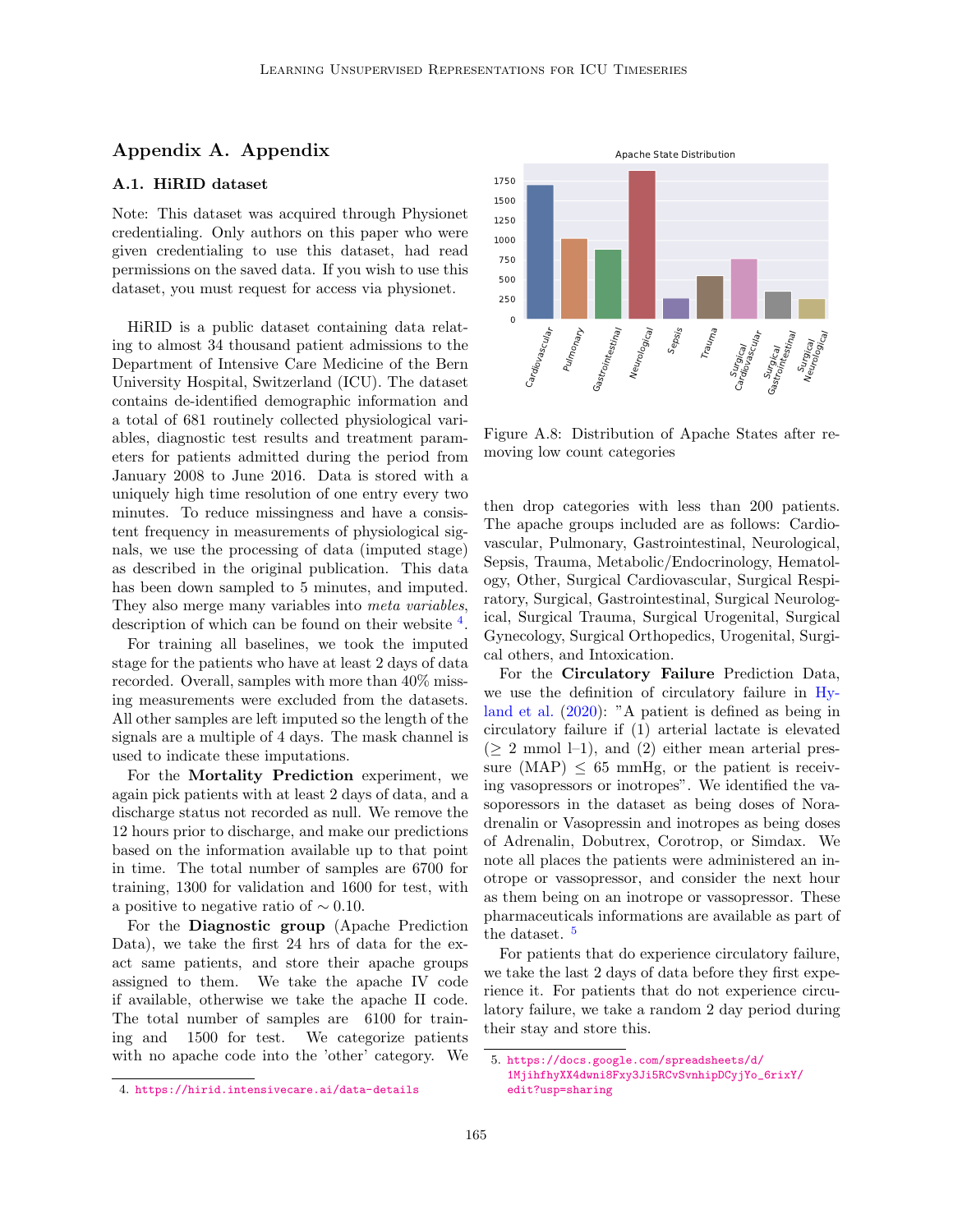| Signal      | Description                 | Sample Rate  |
|-------------|-----------------------------|--------------|
| HR.         | Heart rate derived from ECG | 5 seconds    |
| $_{\rm RR}$ | Resp Respiratory rate       | 5 seconds    |
| Pulse       | Pulse rate                  | 5 seconds    |
| SPO2        | Oxygen saturation level     | 5 seconds    |
| etcO2       | End-tidal CO <sub>2</sub>   | 5 seconds    |
| NBPm        | Non-invasive blood pressure | 1-60 minutes |
| <b>NBPd</b> | Non-invasive blood pressure | 1-60 minutes |
| NBPs        | Non-invasive blood pressure | 1-60 minutes |

Table A.5: Description of high-frequency ICU signals

### <span id="page-14-1"></span>A.2. High-frequency data from pediatric ICU dataset

This dataset contains thousands of hours of physiological signals. For each patient, we first remove the last 5 minutes prior to arrest (if the patient does experience an arrest), and then left pad all signals so that the total length is an integer multiple of 7 hours. Then it is broken into 7 hour samples. Samples with missingness greater than 60% (i.e. samples where >= 60% of time steps were either padded data or had no observed value for any signal at that time step) were removed. Note it is possible for a single patient's data to be broken into multiple samples. Then, the data was forward imputed (meaning the last observed value for a given feature is put in place of unobserved values for that feature).

Each feature in the test set were normalized by subtracting the mean of that signal across all samples, and dividing by the standard deviation of that signal across all samples. Note that these statistics were only computed for observed values, not imputed values. The same process was done for the train/validation set jointly (that is the feature mean and standard deviation are computed across train and validation samples).

There were 5428 samples for training, and 143 of those were positive samples (samples for which an arrest happens at the end).

### A.3. Experiment details

Refer to the CausalCNNEncoder class in tnc/models.py for our encoder architecture. The hyperparameters chosen for the HiRID model was in channels=36, channels=4, depth=1, reduced\_size=2, encoding\_size=10, kernel\_size=2, window\_size=12. During pruning, the initial encoding size of 10, was reduced down to 6. The

|                            | Pediatric ICU HiRID |     |
|----------------------------|---------------------|-----|
|                            | 0.1                 | 0.1 |
| D (Number of features)     | 10                  | 18  |
| Representation size        |                     | 10  |
| Pruned Representation size |                     | 6   |

#### Table A.6: Caption

linear classifier trained on top of the encoder for the downstream tasks was an LSTM with hidden state of size 8. Please refer to the circulatory failure prediction.py for more details, as well as hyperparameters for the classifiers like learning rate, epochs, etc.

The hyperparameters chosen for the pediatric ICU model was in channels=20, channels=8, depth=2, reduced size=30, encoding size=8, kernel size=3, window size=60. During pruning, the initial encoding size of 8, was reduced down to 6. The linear classifier trained on top of the encoder for the downstream tasks was an LSTM with hidden state of size 8. Please refer to the train linear classifier function in tnc/tnc.py for more details, as well as hyperparameters for the classifier like learning rate, epochs, etc.

The HiRID encoder was trained with the Adam optimizer with learning rate 0.00005, weight decay of 0.0005, and for 150 epochs.

The pediatric ICU encoder was trained with the Adam optimizer with learning rate 0.0007, weight decay of 0.0001, and for 150 epochs.

#### <span id="page-14-0"></span>A.4. Supplementary plots

#### A.4.1. PERFORMANCE PLOTS:

For models predicting rare events such as mortality and cardio pulmonary arrest, performance evaluation can be challenging. Metrics like AUROC and AUPRC provide some insight on the performance of these models but to get a better understanding, we have included plots of the PRC and ROC curves for Mortality prediction on the HiRID dataset. The model numbers in the captions refer to the classifiers we trained on top of the single encoder (we had cross validation of 3 for the classifiers). We also include the loss curve of the encoder trained for HiRID.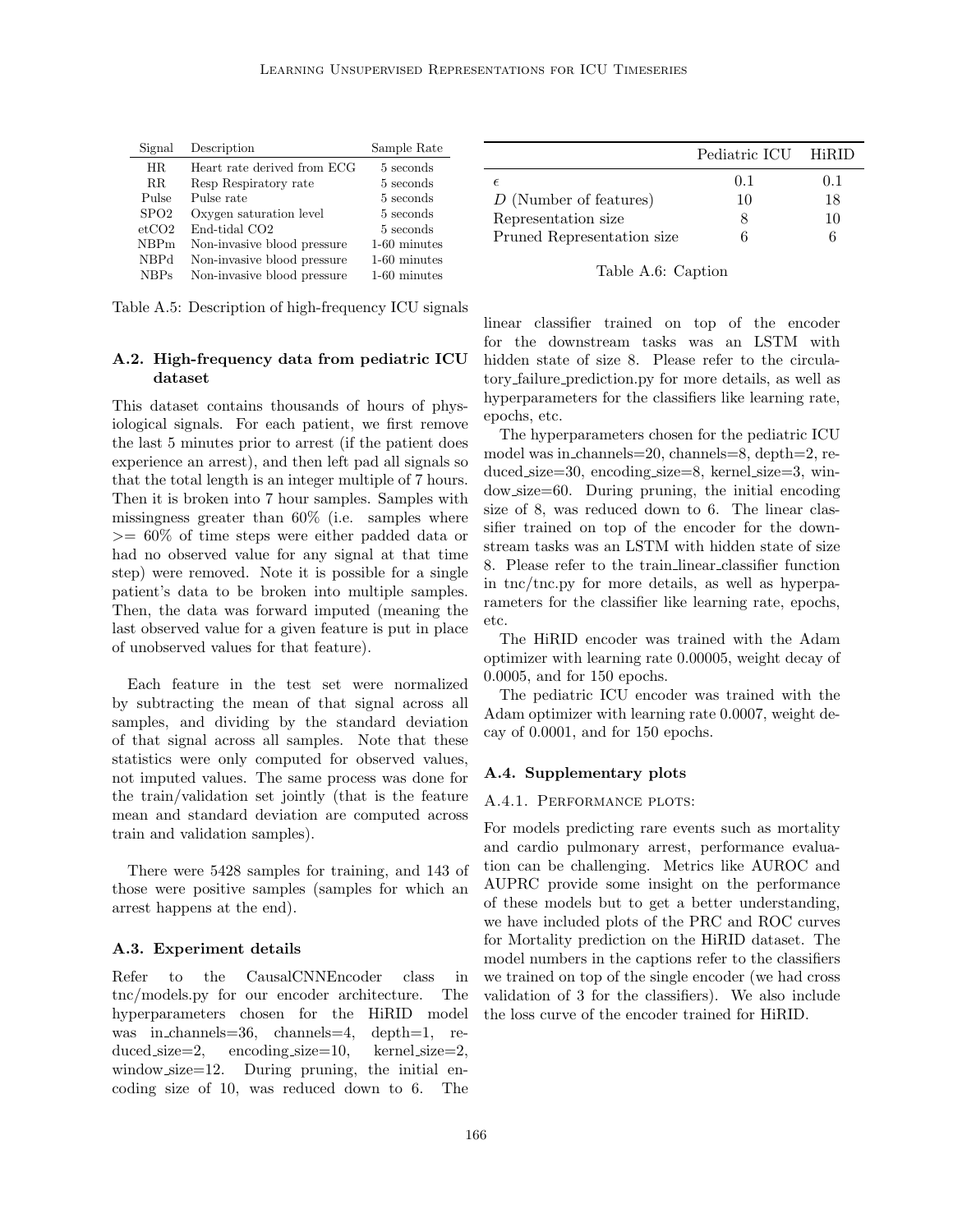

**TEST ROC Curve**  $1.0\,$  $0.8$  $0.6\,$ TPR  $0.4$  $0.2$  $_{0.0}$  $_{0.0}$  $0.2$  $0.4\,$  $0.6$  $_{0.8}$  $1.0\,$ FPR **TEST Precision Recall Curve**  $1.0\,$  $0.8$ Precision<br>0.6  $0.4$  $0.2$  $0.4$   $0.6$ <br>Recall  $_{0.0}$  $0.2$  $0.8\,$  $1.0\,$ 

Figure A.9: Mortality Precision Recall Curve and Receiver Operator Characteristic Curve for Model 1

Figure A.10: Mortality Precision Recall Curve and Receiver Operator Characteristic Curve for Model 2